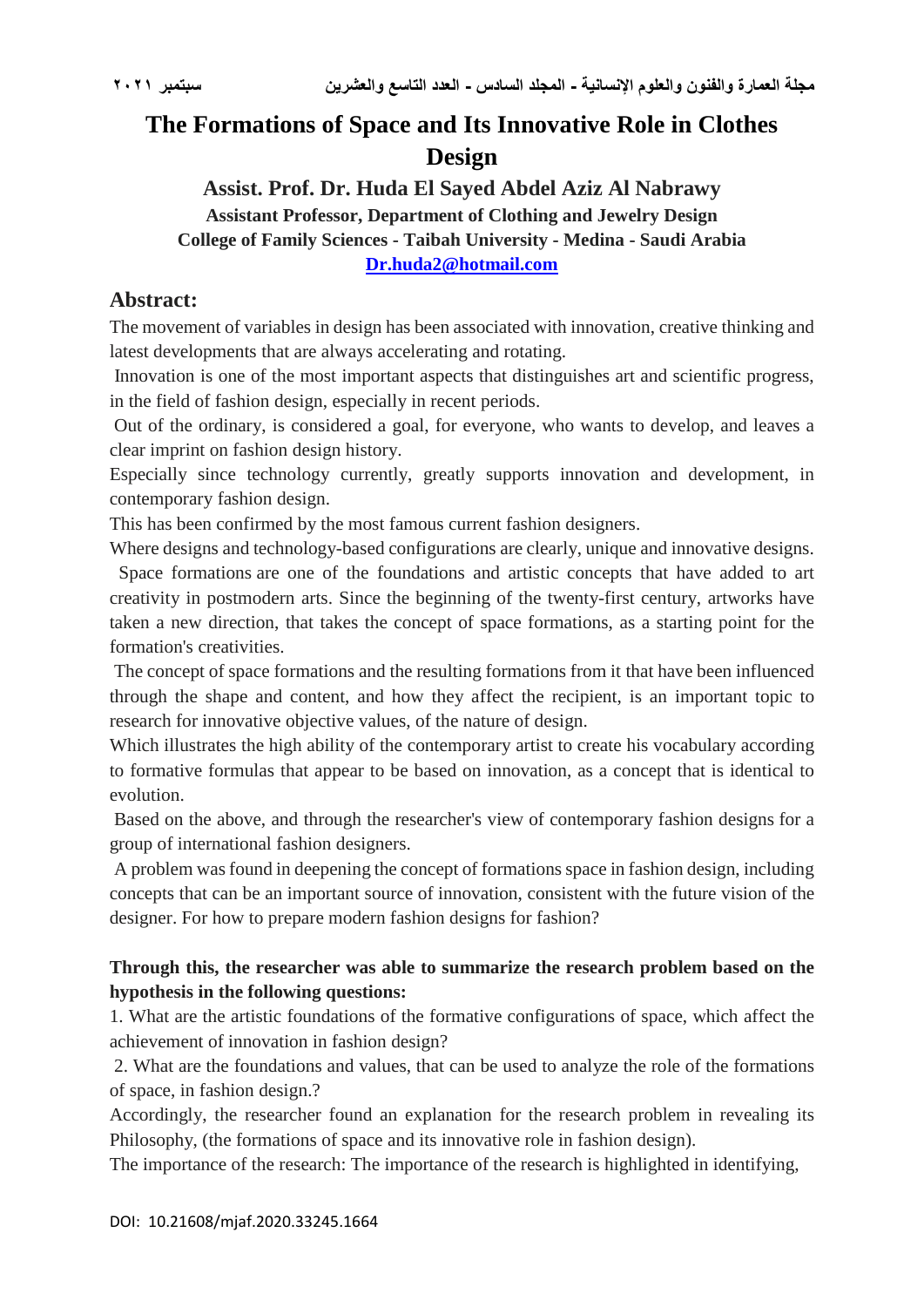the foundations and formative values, that can be relied upon in analyzing the formations of space, in fashion design, and learning about how to formulate the design [idea](http://idea.in/) in a way that achieves a direct relationship with the recipient, through innovative, variables, that are based on the formations of space.

The research contributes to the promoting designs and the studies which are applied on fashion designs, and put them in front of designers and stakeholders in the fashion industry.

### **The research goal:**

The research aims to determine the role of the artistic foundation's values and formations of space and their effects on fashion design innovation.

# **The search limits:**

The objective border: women's fashion designs that depend on the innovative formative space formations.

In order to achieve innovation, designs were obtained from the research samples, from the works of the most famous contemporary fashion designers, in a manner consistent with the objectives of the research.

The research sample reached to15 designs.

The group was chosen as a model intentionally and by 33 % Of the research sample. which consists of 5 designs.

#### **And the researcher took into consideration the following points:**

1. The semantic diversity of the types of space, used in formations in designs, the diversity of designers, the diversity of design visions and ideas, and the variety of seasons and the years of designs, this includes the study of development and diversity of materials, used between advanced materials and familiar materials.

2. Models that accurately reflect the concepts of innovation and apparent diversity in design.

3. The formations of the space, which are related to the designs, and they can be used for wearing, not for showing only.

#### **Spatial boundaries: the role of global fashion design.**

the Time limits: 2010-2020.

Research methodology: The researcher followed the descriptive analytical research method. (analyzing models of fashion designs, in order to achieve results that enhance the aims of the research, for the purpose of revealing innovative thinking, and formatives of space in contemporary fashion designs).

Research tools: a form for identifying the axis of analysis, which including the most important, results of the theoretical framework indicators, as they were presented to experts specialized, in the field of fashion design and drabbing.

# **The formations of space and their innovative role in fashion design:**

The concept of space formation has emerged in the various forms of fields to reflect the thought and culture of the age. Recent trends have appeared in the formation of the space during planning for the design. It was used to show integration, balance, repetition, proportionality and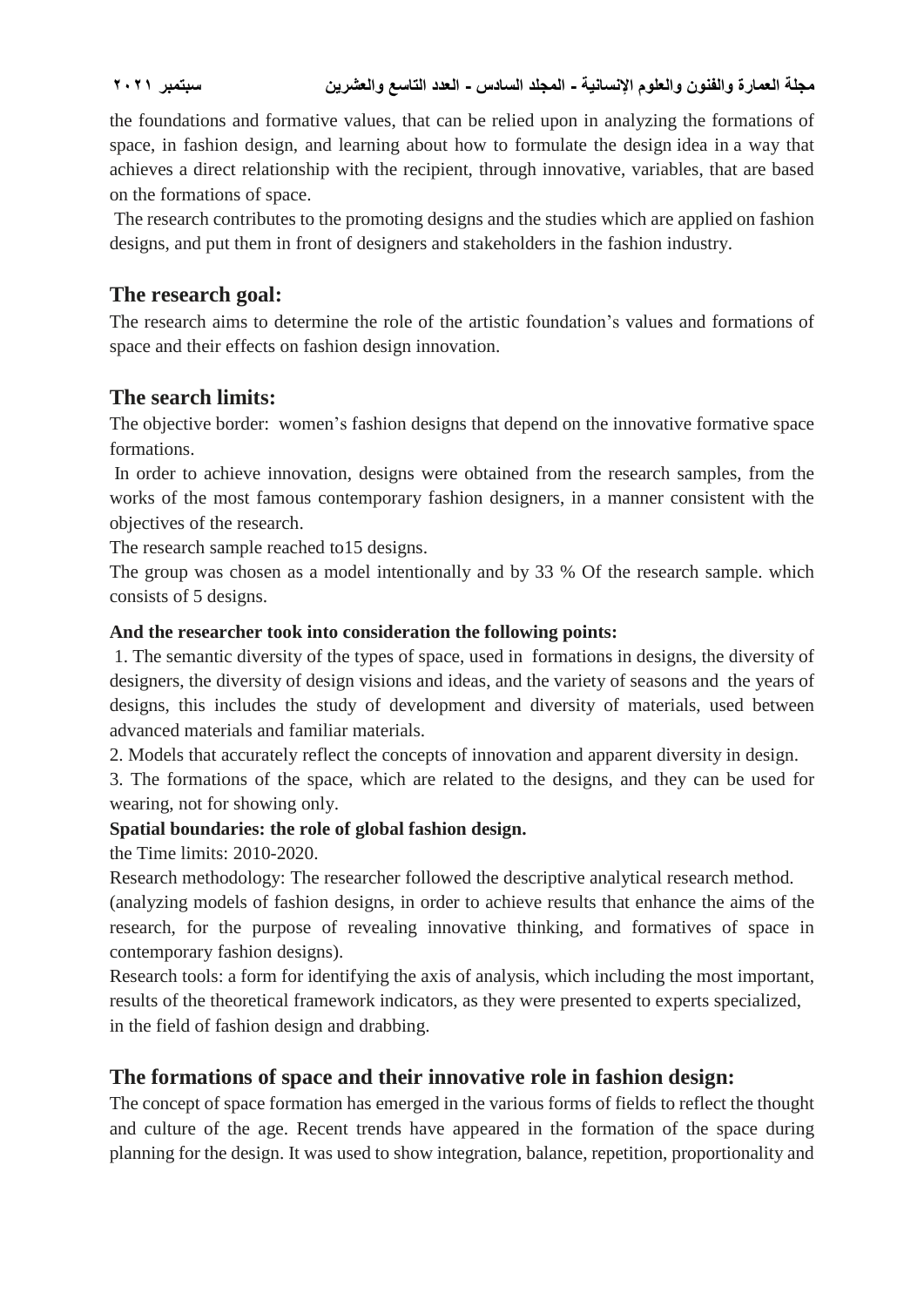movement, as the formation of space is an important element that influences the designs prepared, as it affects the systems, the rest of the other elements, and foundations of design.

Through the use of space formations in design, expressive and artistic value in the field of fashion design can be reached, besides it reflects the freedom of the designer to use all possible forms, without being attached to the traditional methods of communicating ideas through it.

Herbert Reed believes that and quoted that the artist must think about the size of the shapes in space, in light, in the shadows, in close association with each other. They are all aspects of the artist's sense of space formations. The mass is the solid space formations. Shadow and light are the effects of mass in relation to space formations.

The concept of formations of space has been linked to artistic works, sculptures and stereoscopic arts, more than fashion design, although space is one of the elements of fashion design, and cannot be ignored, as an influential element in the design, carrying inside it artistic formative values that add to the outfit, a different concrete or formative values in a way that expresses the unity of formation. It has become noticeable recently that many fashion designers are keen to keep pace with development and modernity and the use of innovative thinking that carries ideas, flexibility, and uniqueness of ideas, and the use of space in designs more clearly than before and the creation of formations of the innovative space and exploited the technological development in raw materials and industry as a whole.

To think about how to form a space shapes and find the relationships between the physical form and the expressive content of the components of the design structure, two groups of factors must be taken into consideration.

First: factors that affect the perception of the relationship between shape and space formation (the size of the space formation parts - the density of the space formation parts - convexity, and concavity - pressure) where the effect of design varies that contains space formations that are close in size compared to the design that contains formations of different sizes, in terms of movement, rhythm and harmony, as well as attracting attention.

In addition to the density of these configurations and the way they are distributed in the costume, which greatly affects the appearance of the non-space formation parts more clearly, which achieves confirmation and focus on design parts.

Surface space formation is considered one of the types that are widely used in fashion design. whether through the material in which the shape is equipped, such as net fabric, lace and perforated fabrics in general, or through designs that depend on the permeation of vicious formations in designs and fabrics, in specific places to clarify specific design ideas.

But by integrating technology with design, the use of the convexities, concavities in the space formations has become one of the most recent and prominent contemporary designs, especially with the use of 3D printing fabrics, polyamide and silicon fibers and the direction of design based on the third dimension (depth) and fourth (movement over time), a harmony is formed between the space formations that have convexities and concavities features with clear stereoscopic forms.

Contours of the human body curves is a wonderful aesthetic artistic painting of fashion,

emphasizing the consciousness of the designer and being able to understand the ingredients of the space formations and the extent of their effect on the design of the outfit.

The tie Between positive shape and negative space formation is an important factor for achieving balance in design.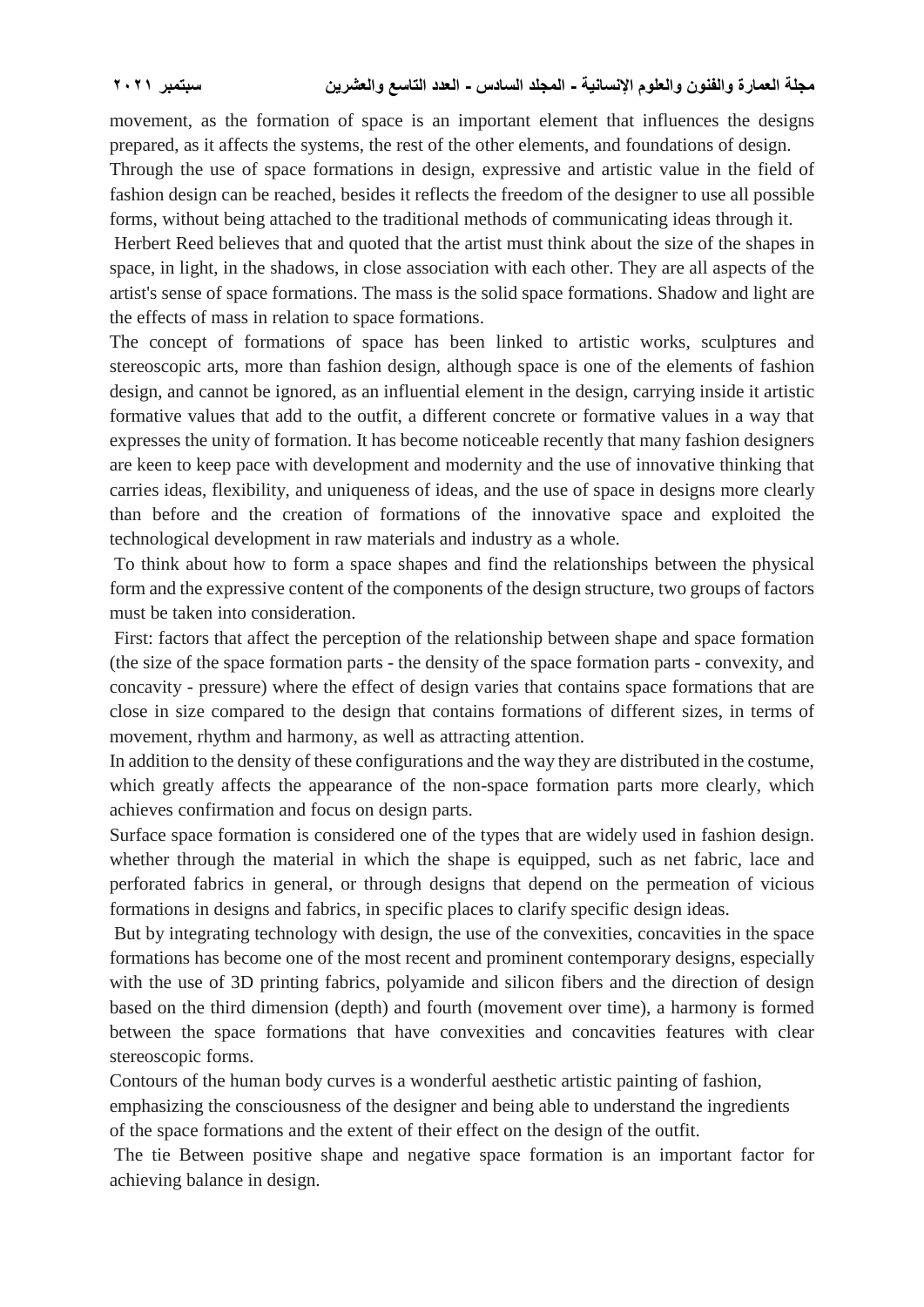In fashion we find that the silhouette is consistent and balanced when the internal pressure of the shape of the body is equivalent to the external pressure of the space formation.

The second group of factors are the factors that influence the esophageal position for shape and space. Fashion designers use these factors to obtain desired effects, while in structural design and decorative design.

When the positive space (shape) is completely surrounded by the negative space, the shape is seen as foreground, while space appears in the background.

It also suggests the use of cold and hot colors in the design depth, especially if cold colors are placed at the end of the design (due to Characteristic undo), warm colors are also placed in the foreground, due to its advanced property and propagation.

### **Theoretical framework indicators**

1- The distribution of space formation in design is considering the interconnectedness and unity between the formations of the space, and the relationship of space formation to the solid block in design. Dynamism are basic foundations through which innovation mechanisms are available to form space formations in fashion design, with an emphasis on aesthetic, expressive, and functional aspects.

- 2- The (firmness depth strength and weakness the merging of spaces with each other and with the surrounding space) are the determinants of the formative values of space in design, through which the actual acceptance of the final design is verified.
- 3- The formative configurations of space can achieve innovation in design in terms of originality, differentiation, future visions and leadership of design ideas.
- 4- Visual, cognitive, aesthetic and psychological perception represents the most important mechanisms for the recipient's perception of the aesthetic of design and its expressive connotations under the concept of formative formations of space, through diversification in the size of space parts - density of space parts - convex and concave - pressure), that does not interfere with keeping the design unity.

# **Results:**

Considering the results of the sample analysis, the researcher summarizes the following:

1. It is possible to rely on the analysis of formative configurations of space, and its role in creating fashion design into four axes. Which have proven the results of research and validity in the analysis.

 $\Box$  The first axis is, in the mechanisms of space formation, in terms of (distribution of space - interconnectedness and unity between spaces formation - the relationship of space by the mass solid in design - the achievement of the formations of space for the foundation of fashion design - dynamic).

 $\Box$  The second axis is the components of the space formation values and creativity. in design in terms of (anchoring the stereotype - the strength of the spatial form -and its merging with the vocabulary of the design - the effect of the spatial shape on the appearance of the body).

 $\Box$  The third axis (the originality of the design idea is unique, that depends on the employment, of the formation of space).

 $\Box$  The fourth axis (value Aesthetic and functional design of the design).